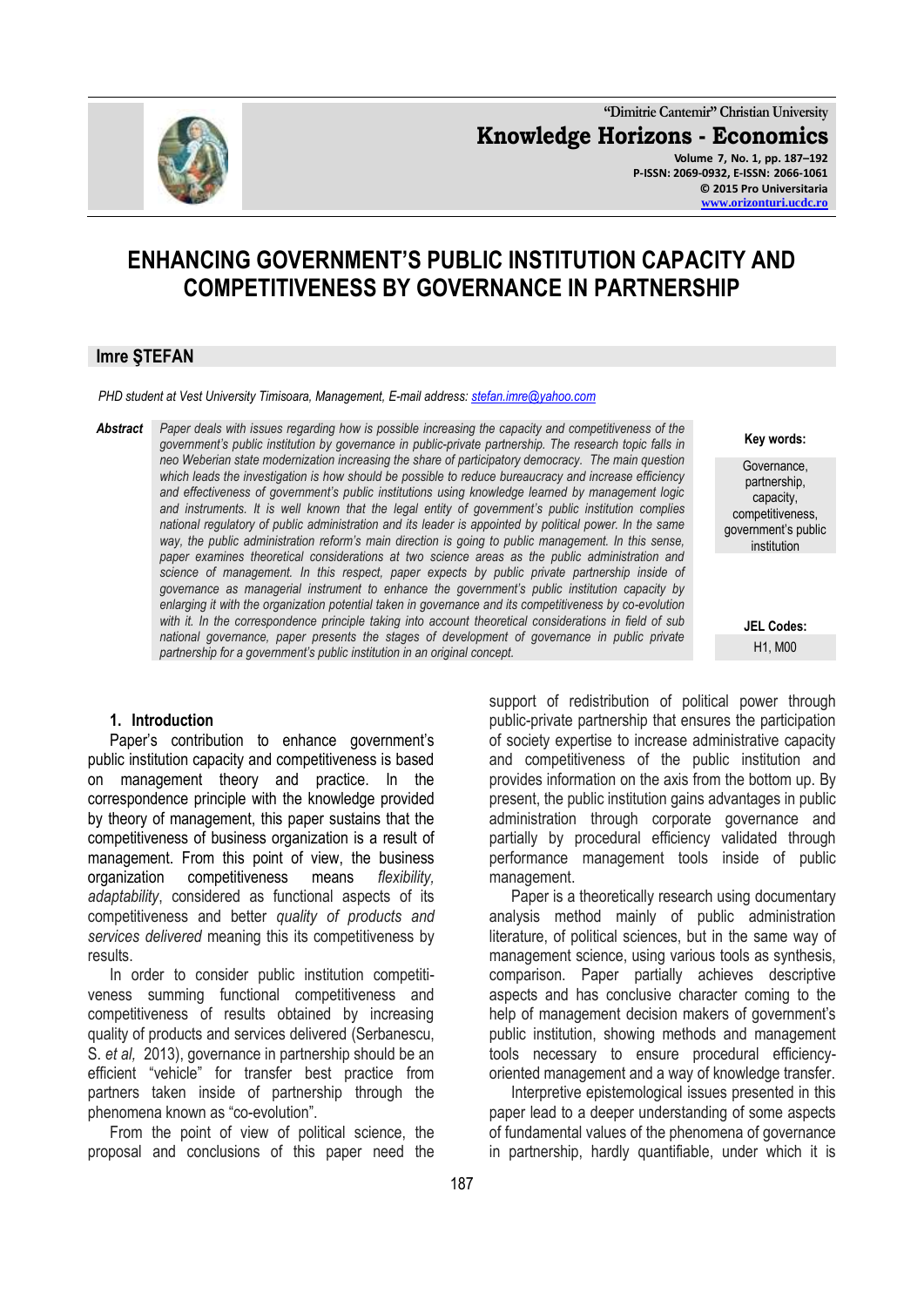conceivable formal knowledge transfer in the institutional environment.

Based on knowledge learned by transversal analyses of literature and on own expertise of author paper formulates plan of implementation of governance in partnership at public institution. These aspects are exploratory in nature designing objectives, activities for starting project of governance in partnership of a public institution.

## **2. Implementation barriers of governance in partnership at public institution**

At the public institution, the application of modern management models depends primarily on the political leadership capacity limits. According to Dunn (1998) "scientific knowledge is ignored in favor of practical knowledge", because of politicians, which often has no preparation or availability understanding of scientific documents. In specific cases, it can be seen positive cooperation between science, politics and participation policies, solving problems by consensus. Such problems are related to environmental protection, which "translates politics into science," (Dunn. W, Hisschenmoller, M. 1998). Scientific instruments for analysis were taken from the private sector management. The political analyzes have become important tools for informing power.

Public administration theory criticizes some managerial independence of the public management, considering that this diminishes the political decisionmaking power and contrary to the principle of representative democracy in whose name the political management appointed at "public institution does not meet democratic legitimacy" (Lynn, L. 2004).

Literature of public administration considers "important changes" in public institutions are taken by the political leaders as a kind of *redistribution of power* through public managers trying to maintain actually situation without design perspectives of development. Theoretically, "post bureaucratic paradigm considers valuable public argumentation and deliberation of public manager, creating a high mission and strategic planning implementation, commitment to quality, investing in human resources *but not without political opinion"* (Barzelay, M. 1992). Management of public institutions remains so between two related traditions, namely, *political and administration*.

Even so, the new public management in Europe targeted the transformation of state structures in a neo Weberian form through the modernization of political power and public administration structure. Pollit (1997) found that neo Weberian state is conservative by supporting national character and government transformation. In general, the literature considers that neo Weberian state supports less change in the structure of political power as such maintain capitalism, or even aggressive global capitalism, "the administrative elites are influenced to weaken the command and control system of bureaucracy" (Lynn, L. 2008).

The general picture described makes almost impossible conceptual transfer of complex management from business organization to public institution. But the partnership with private entities inside of governance should be a useful managerial instrument to use *knowledge* from management practice and to influence the decision makers *thinking* and *logic* by sticking expertise.

Paper emphasizes too some theoretical barriers in public management practice limited by theoretical concepts of *political sciences*, where the managerial authority is appointed by political power in the name of *democratic legitimacy and legality*. In his capacity of exercising leadership at the public institution do not like redistribution of power, maintaining its political leadership just by administration this entity (Manin, B.1987).

The theory of political sciences claims *representative democracy* instead *participative democracy*, political decisions against technocracy and intrusion of management science, knowledge and science at default state apparatus (Lynn, L. 2004).

## **3. Good practice of partnership**

Against these general attitudes empirically examples tells ((Halligan 2012) about the good results obtained by the governance of public-privatepartnership in taking decisions or about policy formation in consultation with specialized civil parties, but stressed the issue of maintaining accountability by the public institution to society.

On the other hand, the practice of partnership between state power and businesses are historical claims. Examination of state "pseudo governance" in partnerships between XV and XIX centuries, showed the existence of cooperation between some structures of power and the private sector to achieve common goals. So the principle is not an absolute novelty. Some studies also found historic partnerships core of change behavior of "power" representatives (Beinhocker, D.E. 2006; Warsh, D. 2010; Landes, S.D. 1998) and adopting mental model of vision and leadership from the practice of business organizations. We learned that these inflection points in the evolution of behavior were preceded by periods long enough that political power mental processes form a new vision for change and adoption of alternative models of leadership. These inflection points on historical behavior of governments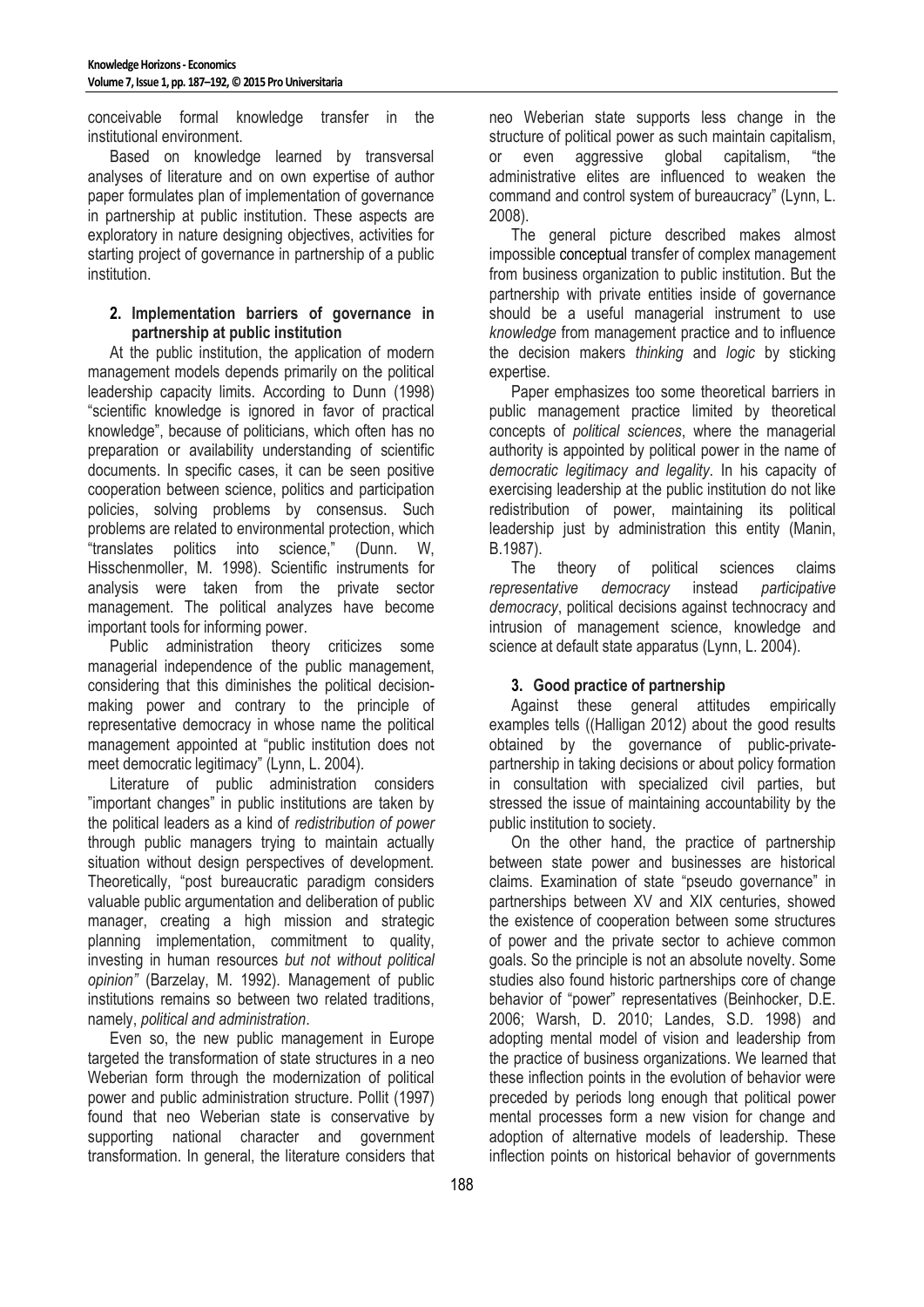are results of "integration of knowledge" from society. In this respect, *knowledge transfer* from society to power structures has a long history and marks the sequential development of state structure, first of all, after changes the *mental model* of state leaders about leadership.

In this respect, the governance through publicprivate-partnership, proposed to increase the capacity of the public institution and increase its competitiveness is new just as a management tool used deliberately, indicating a different sense of initiative to participation. If historical partnership between business organizations and government was initiate by the private sector, by the modern state governance in partnership initiative belongs to political power offering the opportunity to private sector to participate in policy formation and uptake activities of public institutions. In this way should be effective the theoretical approach of future policies made "by public through public for public" (Reinecke, W. 1998).

Paper in accordance with those published by Roy (2006) based on empirically researches shown the interdependence between governance competitiveness and growth at macro economic level. In this general frame, paper sustains that if increasing the capacity of the public institution by governance in partnership is evident, its contribution to increasing the competitiveness of the public institution is implicit and difficult to discover. The partnership with private sector gives public sector knowledge and expertise through participation of private experts to policy formation and taking over executive activities, which can shape attitudes and behaviors of government's public institution to the concept of procedural efficiency. Informing decision makers by the bottom-up axis can contribute to the efficiency and effectiveness of public institution's results, what means *to do the right measure appropriate to the needs of economic sector and to take it with high efficiency*.

In this logic, the paper continues research of governance in partnership of government's pubic institution with the objective of better understanding problems and identifying managerial potential in it that can make an important contribution to enhance competitiveness of government's public institution.

### **4. Analytical logic of governance as management tool**

The analysis of literature documenting the subnational governance showed that, for the implementation of state governance in partnership, the main condition is functional rule of law; good quality of institutions and property rights is provided and respected by law (Kaufman S., 1987).

We learned from the practice of states with strong democracy that the implementation of state governance in partnership was possible as a manifestation of *participatory democracy* in a development stage. Given the possibility by the higher political culture of nation as a frame for modernization of state institutions, even so public private partnership with the government's public institution should occur a major change in the functioning of public institution. In paper opinion transaction costs should be reduced by agreement of all interest resources to make the change. In this sense it is a need to know real effects of governance for sustaining the changes.

Effects of state governance and partnership models are treated only partially in very few papers. In this situation not knowing precedent studies result, paper formulates opinion about governance contribution to competitiveness of government's public institution using some knowledge learned by Kaplan and Norton (2004) for economic organizations. Respecting the general conditions shown in formulating competitiveness strategy, paper makes the following remarks. *Competitiveness* is primarily perceived by increasing institutional *efficiency*, understood as the ratio between executive capacity increasing by governance in partnership on the same organizational structure, organization *effectiveness* by addressing the priority of the major problems of society, and increasing *flexibility* of public institution based on information obtained from stakeholders, through the information received by axis bottom up. Analytically governance in partnership can increase functional competitiveness of government's public institution and its competitiveness through results.

The paper argues that through partnership public institution earns knowledge necessary adapting mental model on management, increasing the likelihood of transfer of knowledge and managerial methods from business organization, growing the probability modeling institutional culture through synergy of parties.

In this logic, increasing competitiveness of government's public institution may be attested by the results of policy making activity and solving society's problems. These qualitative results are hardly quantifiable and create effects in time. According to the present paper, the governance in partnership can improve the competitiveness of at least four aspects of government institution, namely:

- increase *stakeholder satisfaction* through direct products and services provided which are based on information obtained through the axis of bottom-up and include needs of society;
- increase management *efficiency* and problemsolving in institution portfolio by *increasing* the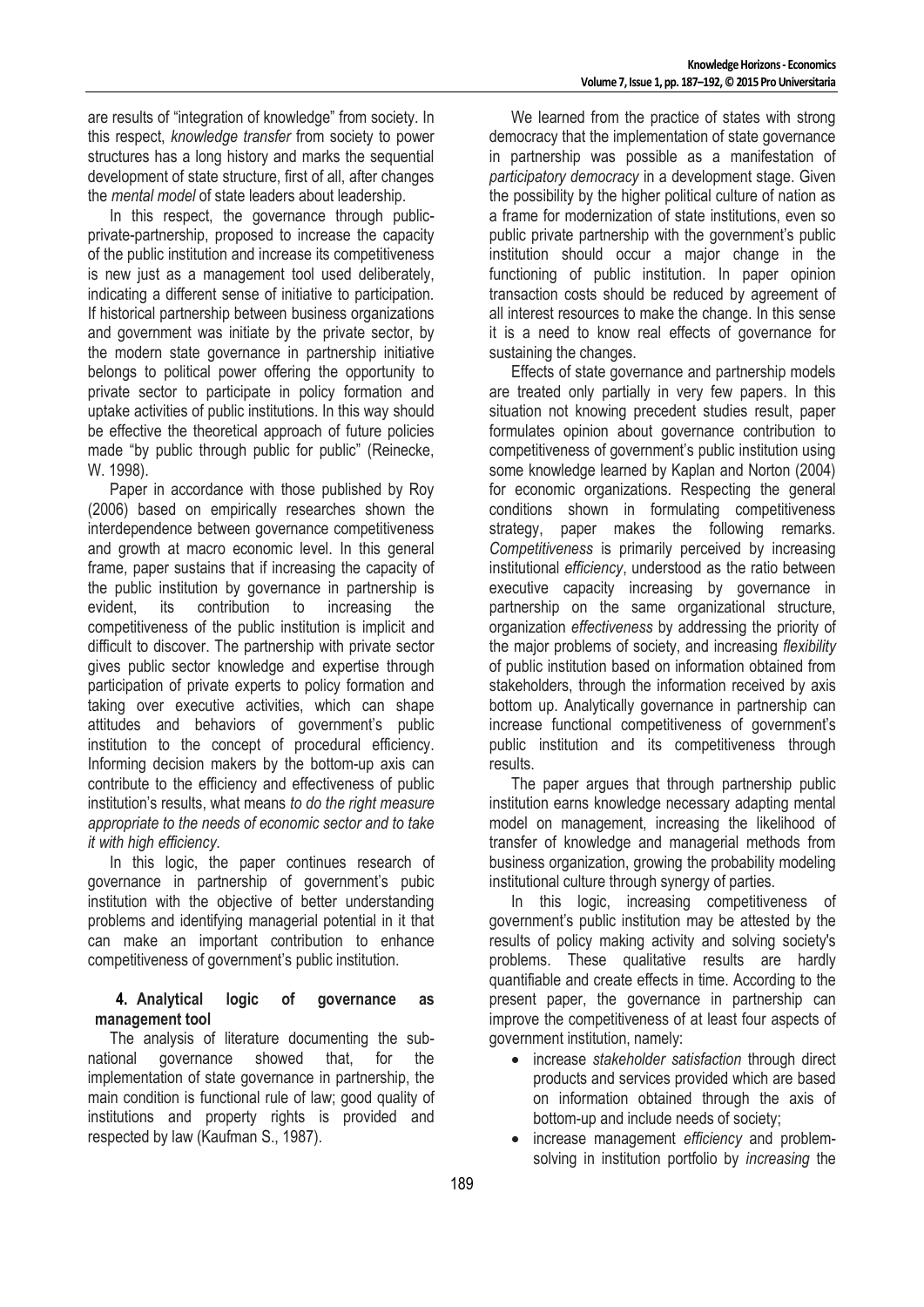*administrative capacity* of the public institution and *performance management* orientation towards procedural efficiency, *decreases the cost* by outsourcing,

- increase the *effectiveness* of products and services developed by prioritizing policies which have maximum utility in business,
- assure the *capture of external knowledge* and its *integration* into public institution through business intelligence as a result of co-evolution between the participants and the environment with capabilities that reacts.

## **5. Possible effects of governance at macro level**

Effects of governance in partnership on internal procedures and internal institutional environment are perceived difficulty outside of it. For the discovery of changes in the inner workings of the institution, paper focused on identifying and reviewing literature that connects procedural performance with public institution's governance. It is theory of sustainable governance developed by Bartelsman Stiftung Foundation (2011) which equivalents good governance with *policy performance* and with improving the *quality of democracy*. The theory sustains that due to procedural performance are increasing the *executive capacity* and *executive responsibility*. In terms of participatory democracy are assured access to all society actors to formulate the best policies, theory considers increasing the *strategic capacity of the government and social groups* as *direct effects* of state governance in partnership.

The theory developed by Bertelsman Stiftung institutionalizes cooperation between public and businesses at procedural performance. In this respect, the authors argue that top-down approach of government in management can not be maintained through governance in partnership, possibly "governmental actors' changes that in a coarrangement between hybrid structures that combine state institutions, businesses and society". In this way is solved the penetration of civil society expertise in *non hierarchical decisions* designed to manage society's problems.

Researching barriers to implementation of state governance in partnership theory finds interdependence between the implementation success and culture of *decentralization of state*. In high welfare states with robust democracies, it was found that the decentralized state uses easily and successfully the governance in partnership (Hirst, P. 2000).

Compared to these concepts, part of the public administration literature notes that in European young democracies at public institutions redistribution of power is confused with the feeling to reduce the influence of political power both in policy and administration, less controls (Kristof, L. 2004). Maintaining power in order to keep command - reply type of leadership is regarded as a relic of the socialist system. It is possible due to access to power of people from old nomenclature of state party who keep the old type of leadership, or others who have not taken advantage of the power of the state party but want to exercise a similar power against those who were part of the old powers (Kristof L. 2004). Neither of the two types of leaders does not want redistribution of power obtained.

As a result, according to present paper, in democracies, the change of mentality on reducing the authority and *representative democracy* using driving patterns that ensure civil society participation in policy formation and implementation activities requires reconsideration of the concept of *participatory democracy* in favor of conceptual models and training leading results-oriented and procedural performance.

In conclusion, the practice of state governance in partnership requires *changes of mental paradigm on management*. It is needed both the change of attitude of political power and maturation of pro-active civil society, along with strengthening participatory democracy.

The literature in the field of governance, based on empirical findings in co-evolution of sub national governance and competitiveness of the nation in countries with strong democracy, interconnects some *effects* due to governance with increased *competitiveness of the nation* (Cuckovic, N. 2009). Published empirical relations not check for Romania. One explanation for this may be that the Romanian government has not turned into post public management in the stage of the accession to the EU and to date, no governance in partnership did become general practice in the state administration.

In this logic, implementation at government's public institution the governance in partnership in Romania can provide potential for increasing the competitiveness of the nation, also found empirical examples in the literature.

#### **6. How to develop government's public institution governance in partnership**

Stages of development of governance in partnership at government's public institution should be considered as a new strategic project. Above showed vision difficulties public institution's management on a new model of leadership and the need for self-belief about its usefulness, even besides partial redistribution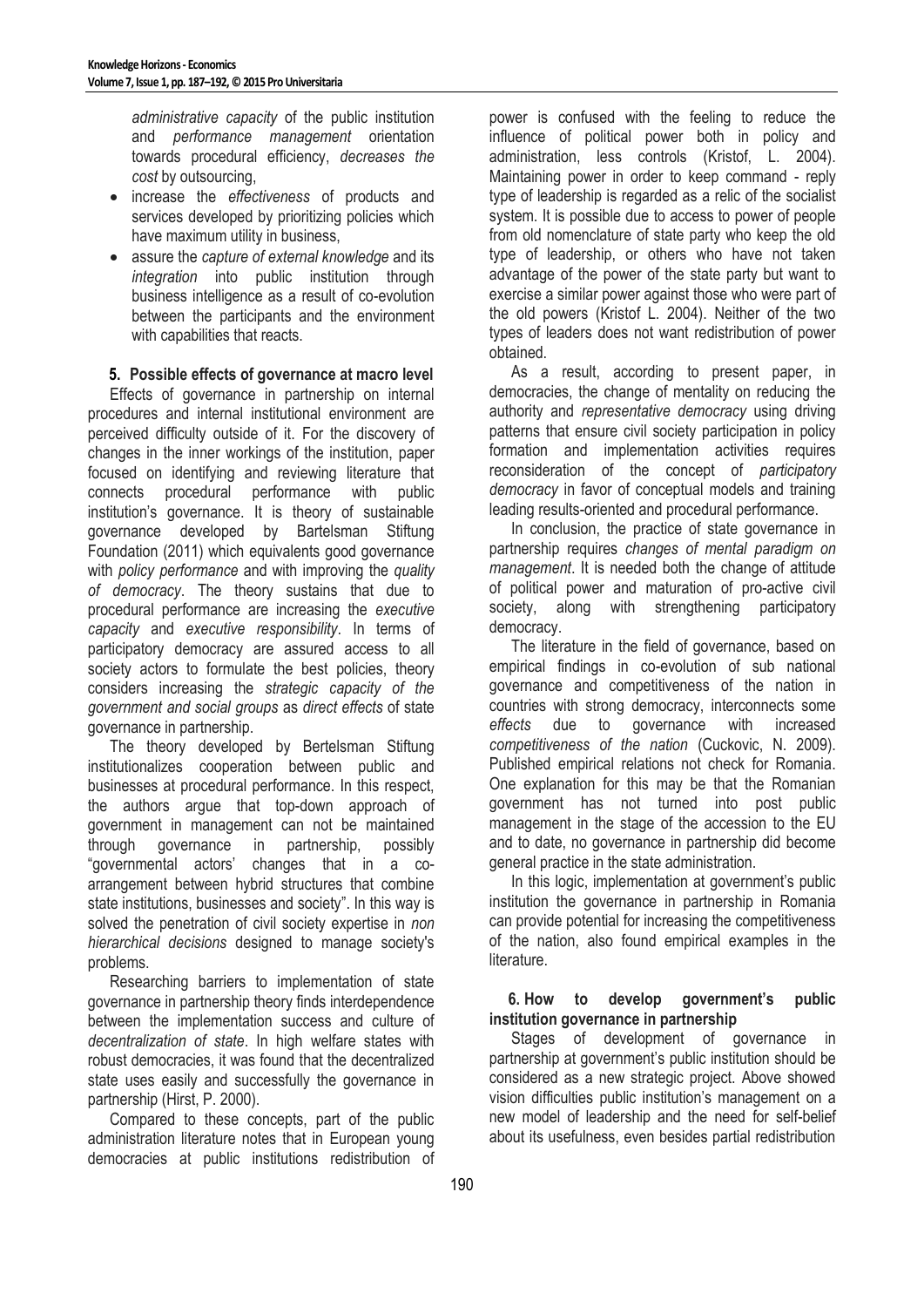of power, but with important gain increased capacity and competitiveness of the administration.

In possession of strategic decision on the use of state governance in partnership at governmental public institution, the next steps for the integration of its activi– ties include the *design* phase, *project implementation* and *performance evaluation*. These steps are presented in matrix form according to the objectives, activities and initiatives (*Table 1*) the model of governance developing is made by own conception of paper.

Stages of development of governance in partnership by government public institution are based on understanding *public interest* by this practice, which can be perceptible as *effects* of governance by stakeholders and internal functional effects, less visible organizational structure, such as management procedural performance or changes in pseudo institutional culture.

| <b>Stages</b>     | <b>Objectives</b>             | <b>Activities</b>                  | <b>Initiatives</b>              |
|-------------------|-------------------------------|------------------------------------|---------------------------------|
| Design:           | Documentation on legislation: | 1. Letter of intention for public  | 1. Initiatives for ask to       |
|                   | 1. White Book of              | consultation in sector             | formulate opinion,              |
| Identifying       | Governance;                   | regulation;                        | 2. Initiatives for form working |
| potential         | 2. National law and sector    | 2. Identifying problems on axis    | groups,                         |
| participants and  | profile;                      | bottom up.                         | 3. Initiative for governance in |
| partners          | 3. Identifying expertise of   | 3. Organizing meetings with        | partnership.                    |
|                   | business environment.         | targeted groups which should       |                                 |
|                   |                               | be representative for the          |                                 |
|                   |                               | economic sector                    |                                 |
| Implementation    | Introducing governance in     | 1. Identifying potential partners; | 1. Elaboration of partnership   |
|                   | public institution            | 2. Identifying executive           | protocol,                       |
| Preparation of    | management:                   | capacity of partners;              | 2. Elaboration of functioning   |
| implementation of | 1. As public audit ;          | 3. Identifying financial           | regulation of governance in     |
| governance in     | 2. Governance in partnership. | resources of partners.             | partnership.                    |
| partnership       |                               |                                    |                                 |
| Evaluation        | Impact of governance for      | Public debate on results.          | Evaluation of governance        |
| - ex ante         | achievement of objectives.    | Conclusions for enhance            | through external auditors.      |
| - as objectives   | Publication of results.       | performance                        |                                 |

*Tabel 1.* Stages, objectives, activities and initiatives

*Source:* Elaborate in own concept

The Head of the decision implementation of governance in partnership, according to paper should probably focus on the gain from the use of performance management through partnership that provides the increase of capacity and competitiveness of the public institution. After understanding the benefits should be captured by the public institution, the leader of institution must initiate social dialogue with private partners to form communication culture (political and public) required for cooperation in partnership. During these meetings the public part should receive information direct from the private part, as knowledge about business environment, the behavioral pattern of thought and practice.

Steps of governance implementation shown in *Table 1* follow the logic of strategic management. Stages begin by strategic design, which externalizes mental model of vision formulating project. The second phase includes implementing the project activities

developed in partnership when the functioning conditions are finalized, giving a distinct role and responsibility of the parties. Considering the state government in partnership transparent management procedure, its operation requires a public system for performance evaluation, as set out in *Table 1.*

## **7. Conclusions**

Research findings on state governance in partnership in Romania, compared to the existing potential mentioned in theory support the adoption of these forms of management to government's public institutions in the common interest of the parties, but also in the interest of the nation. This form of management implementation requires no special legal regulation to that existing in the field.

Currently, the issue of public private partnership in Romania is regulated by Law 178/2010 on concession both objectives and fully functioning private financing